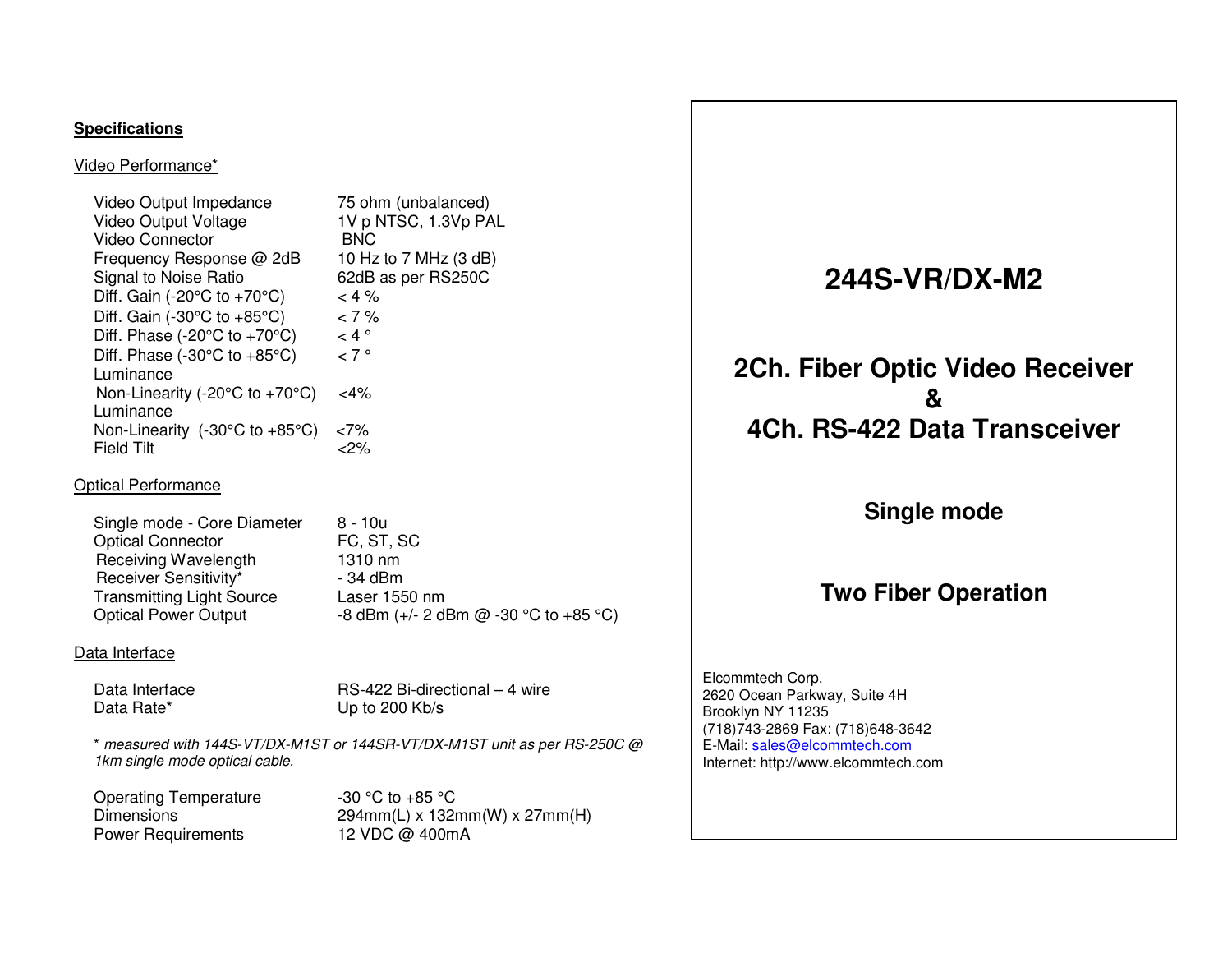#### **Introduction :**

The Elcommtech 244S-VR/DX-M2 forms part of a singlemode, dual channel/dual fiber video and data fiber optic transmission system. Using frequency modulation and operating as a dual window 1310/1550nm two fiber unit, the 244S-VR/DX-M1 provides the following facilitiesin a 294mm x 132mm x 27mm free standing module.

Optical Receiver for : 2 x Composite Video signal & 4 x RS-422 Data Channels

Optical Transmitter for : 4 x RS-422 Data Channels

 **Indicators :-** All indicators are located on the front of the module.

| <b>Indicator</b> |       |                                                              |  |
|------------------|-------|--------------------------------------------------------------|--|
| Video Link       | off   | No link – no carrier signal present                          |  |
| (Ch1/Ch2)        | green | link is on $-$ carrier signal present                        |  |
| off<br>Video Rx  |       | No video input or insufficient video signal present          |  |
| (Ch1/Ch2)        | green | Composite Video signal present                               |  |
| Data Link        | off   | No received optical signal present                           |  |
| (Ch1/Ch2)        | green | Optical signal received                                      |  |
| Data Tx1         | off   | No data signal present at the optical transmitter Ch.1 input |  |
| (Ch1/Ch2)        | red   | Data signal is present at the optical transmitter Ch.1 input |  |
| Data Rx1         | off   | No data signal present at the optical receiver Ch.1 output   |  |
| (Ch1/Ch2)        | green | Data signal is present at the optical receiver Ch.1 output   |  |
| Data Tx2         | off   | No data signal present at the optical transmitter Ch.2 input |  |
| (Ch1/Ch2)        | red   | Data signal is present to the optical transmitter Ch.2 input |  |
| Data Rx2         | off   | No data signal present at the optical receiver Ch.2 output   |  |
| (Ch1/Ch2)        | green | Data signal is available at the optical receiver Ch.2 output |  |

### **Data Connector Pinouts**

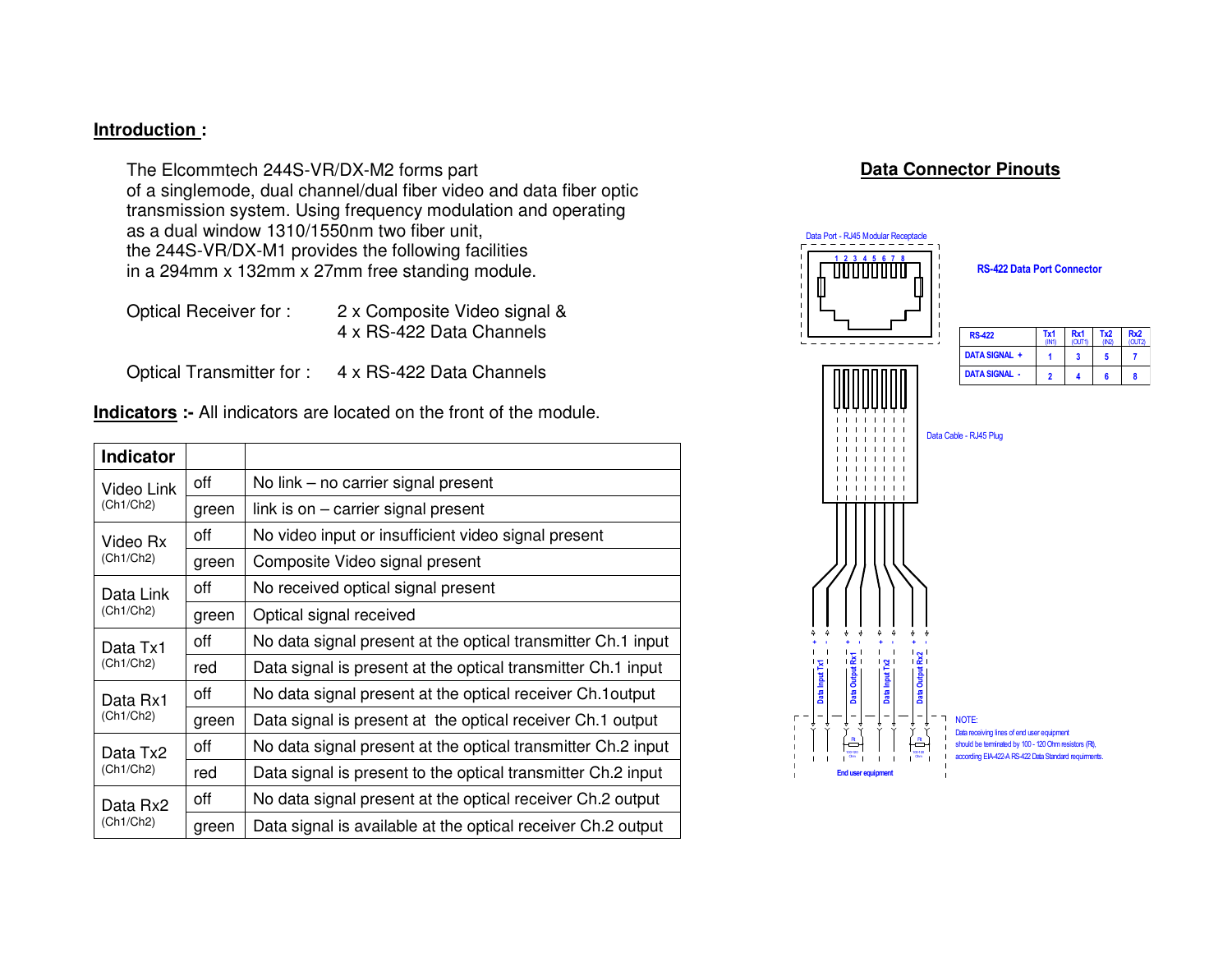

# **244S-VR/DX-M2 Video Receiver / Data Transceiver Connections Diagram**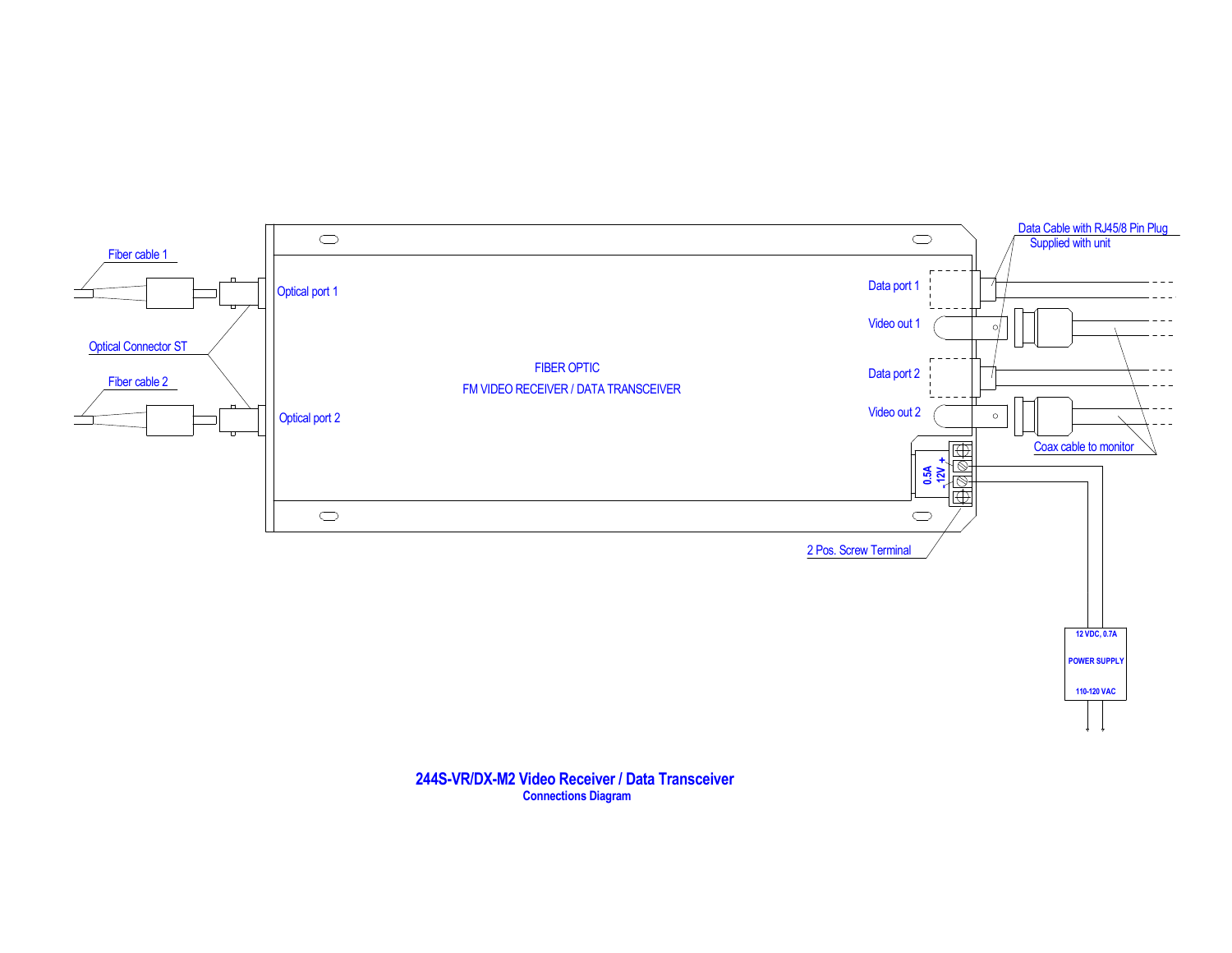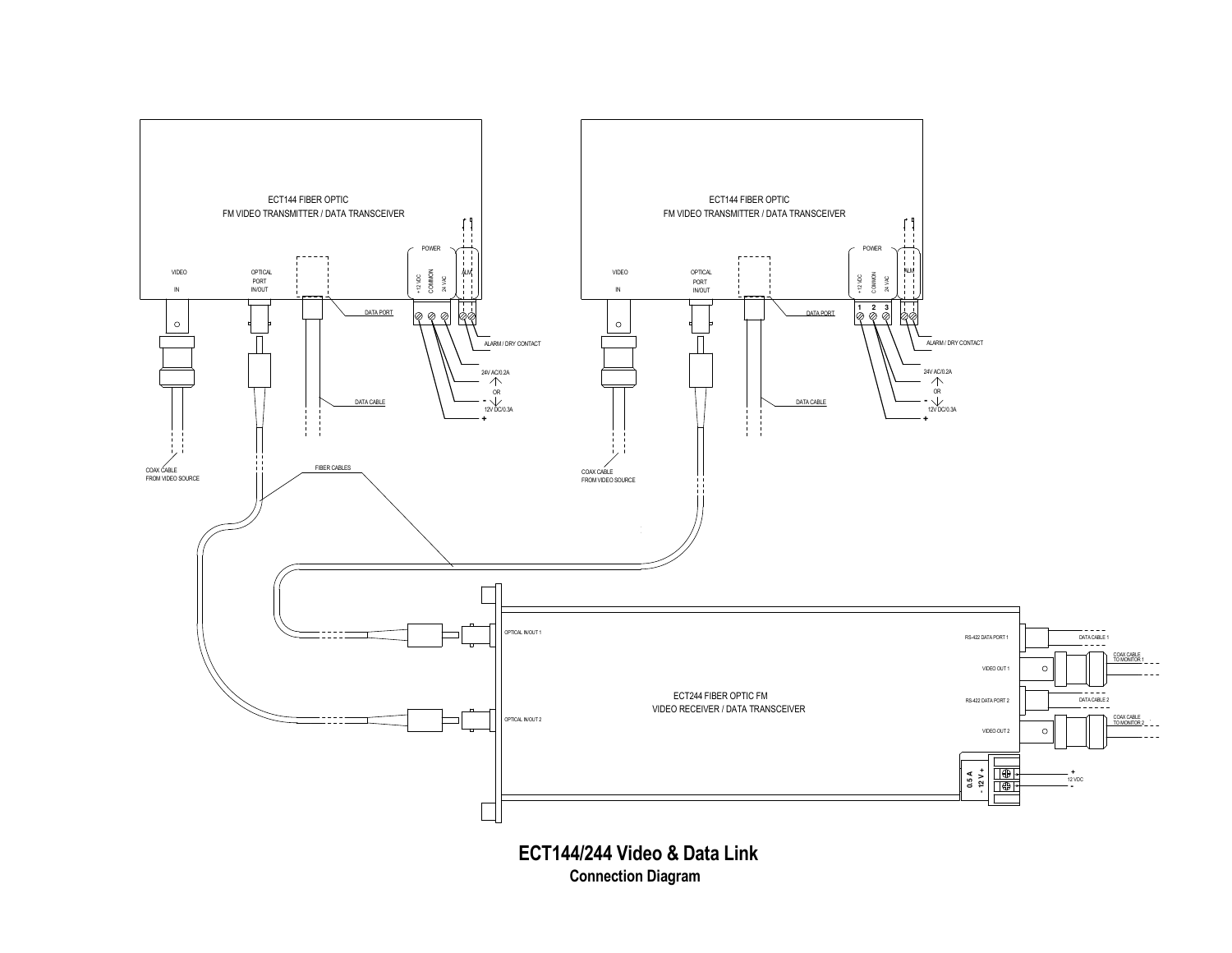

**Video & RS-422 Data Fiber Optic Link Configurations2 x ECT144 & ECT244 Connections Block Diagram**